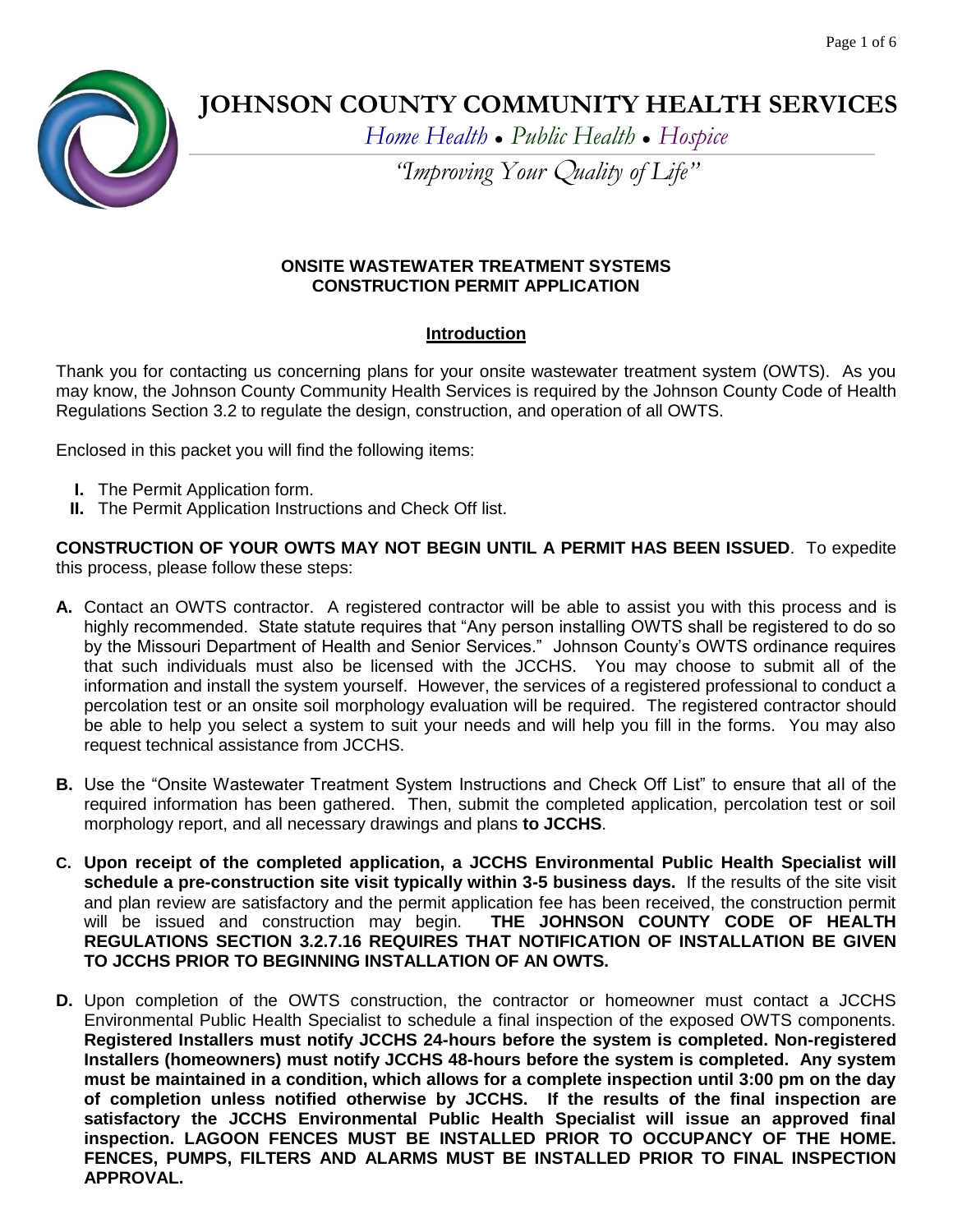#### **Johnson County Community Health Services Onsite Wastewater Treatment Systems (OWTS) Construction Permit Application**

## **Permit Application Instructions and Check Off List**

Please type or print all information clearly. Provide all requested information accurately and completely. **INCOMPLETE APPLICATIONS WILL BE RETURNED FOR COMPLETION BEFORE A PERMIT WILL BE ISSUED.** Check the appropriate boxes  $\Box$  on the application and on the Check Off List. When all boxes are checked on the Check Off List, the application is ready to return to JCCHS.

### **Provide the following information completely and accurately:**

- $\Box$ 1. Property Owner: The name of the owner of the property as stated on the current warranty deed, as recorded with the County Recorder. Include daytime and an evening telephone number for the owner of the property. **A NON-CERTIFIED COPY OF THE WARRANTY DEED MUST ACCOMPANY THIS APPLICATION**. The warranty deed may be obtained from the Johnson County Recorder of Deeds Office, located in the Johnson County Courthouse, 300 North Holden, Warrensburg, MO 64093 (660) 747-6811.
- $\Box$ 2. Site Address: The address of the actual construction site of the system. Complete the subdivision name, lot number, and lot size in acres. **A COPY OF THE PARCEL CARD AND AERIAL PHOTOGRAPH FOR THE OWTS PROPERTY MUST ACCOMPANY THIS APPLICATION**. The parcel card and aerial photograph must be obtained from the Johnson County Assessor's Office, located in the South Annex building, 1310 South Maguire St. Suite B, Warrensburg, MO 64093 (660) 747-9822. The Assessor's Office may be able to assist you with determining the legal description, if necessary.
- $\Box$ 3. Mailing address: The address that correspondence, permits, and other communications may be sent to.
- $\Box$ 4. System Is: Check the appropriate box to show the OWTS is new construction (no OWTS existed prior to this construction), major modification of an existing OWTS (major repair, addition or replacement of present OWTS), tank replacement (only replacing the current septic tank with a new one) or minor modification of an existing OWTS (work on the OWTS that does not change its size or location).
- $\Box$ 5. OWTS Serves: Check residence or business, whichever applicable. If a residence is attached to a business, check business but include residence in the OWTS design. Provide the requested information below the appropriate box.
- $\Box$ 6. Water Supply: Check the appropriate box for your drinking water supply. City water, public water supply district, or a community system that meets Missouri Department of Natural Resources definitions of community public systems or non-community public systems are "Public"; provide the name of the supply. For "Private" supplies, give the type of supply. Locate the supply (well), neighboring supplies (wells) and water lines on the site layout.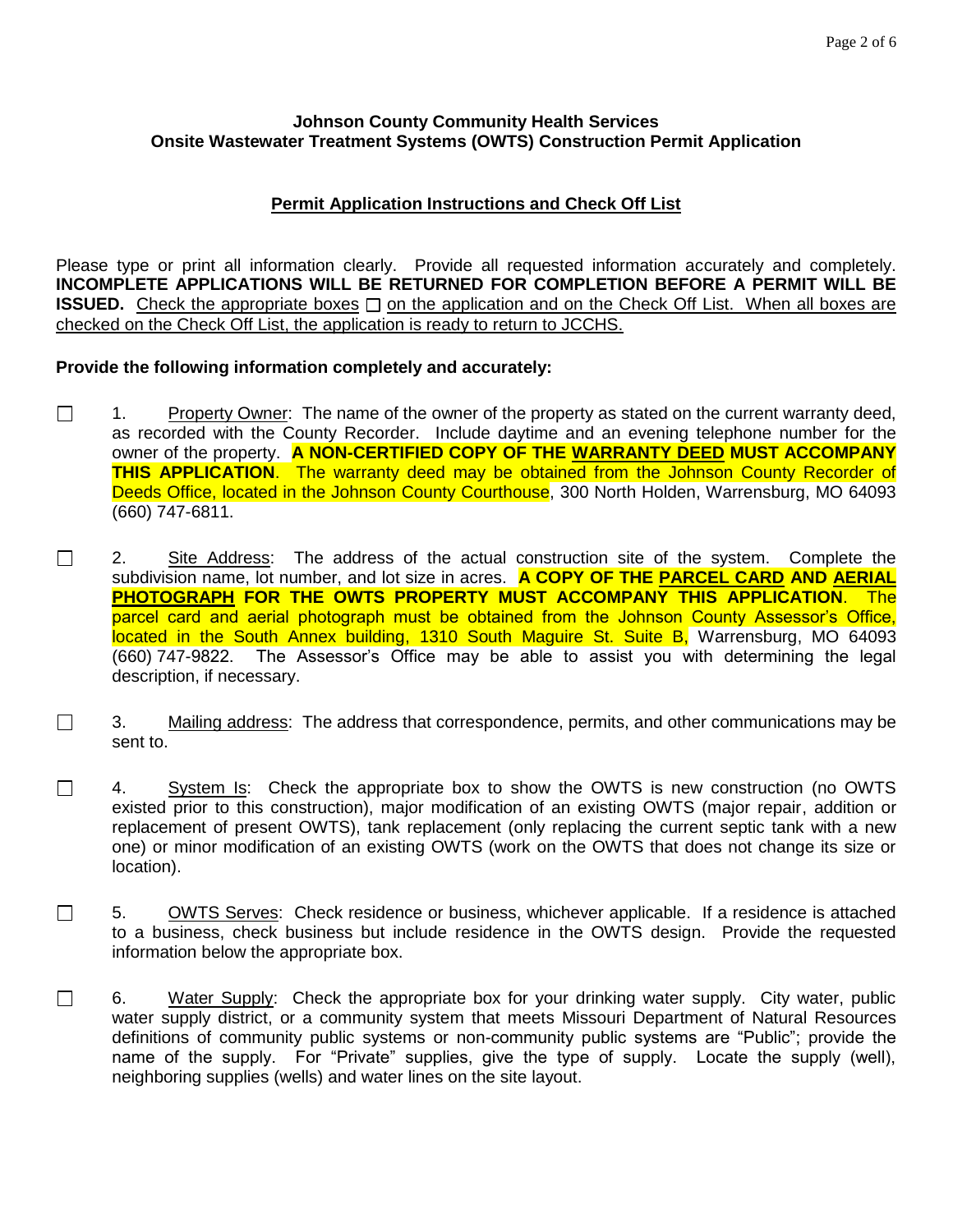**Obtain soil data at the site, either a percolation test or soil morphology evaluation. Percolation tests must be performed by a registered percolation tester, and soil morphology evaluations must be performed by an onsite soil morphology evaluator, meeting the requirements in 19 CSR 20-3.080. The OWTS absorption field or lagoon must be installed where the percolation test or soil morphology was conducted.**

- $\Box$ 7. Soil Information: Give the percent slope and indicate on the Site Layout the direction of slope. Check the appropriate box for percolation test or soil morphology, whichever is used. Indicate the slowest percolation rate as determined by the percolation test or indicate the proposed loading rate based on soil morphology. Include a copy of the soil morphology evaluator's report or the percolation test forms with the application.
- $\Box$ 8. Name of Percolation Tester or Morphology Evaluator: Provide the name and **identification number** of the person providing the soil data.
- $\Box$ 9. Proposed OWTS: Provide brief basic information about the proposed OWTS; choose A, B, C and/or D depending on the type of OWTS. Provide the information necessary for that OWTS. A Registered Professional Engineer must design OWTS checked as "Alternative"; include all data, calculations, drawings, or other information used to determine the design. Also include the Professional Engineer's name, address, telephone number, and seal. Locate the proposed OWTS on the Site Layout (item 12) or attach drawing, and show all setback distances, property lines, easements, and any other information requested.
- $\Box$ 10. Installer: Provide the name, work telephone number and **identification number** of the person (not firm) doing the OWTS construction. Indicate if the installer is Basic or Advanced registered.

#### **Form is signed and dated, be sure percolation test, soil morphology, and/or engineer's reports are all signed by the people providing the reports.**

- $\Box$ 11. Signature of Owner or Agent: The property owner or designated agent must sign the form to attest to the accuracy and completion of the information in the packet.
- $\Box$ 12. Site Layout: Provide a drawing of the proposed OWTS. Include all requested information from the application and on the Site Layout section.
- $\Box$ **Make copies of the application, site layout, all test results, reports, and drawings for your records.**
- $\Box$ **When you have completed the forms and checked off all of the boxes on this instruction sheet, return the application to the JCCHS.**

**If you or your contractor needs additional information, or if we can help you with this process, please feel free to contact us.**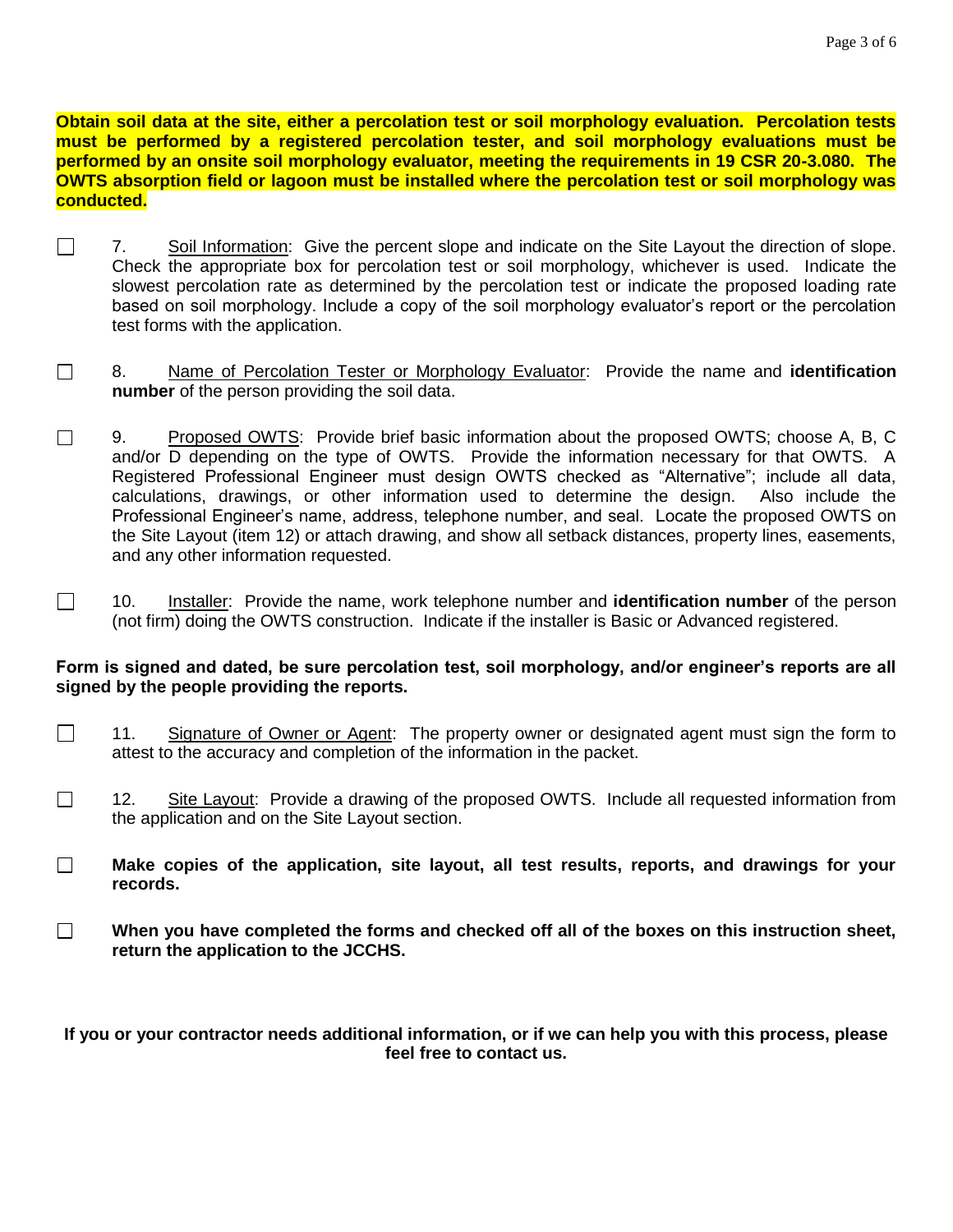| Page 4 of 6 |  |  |  |
|-------------|--|--|--|
|-------------|--|--|--|

| <b>JOHNSON COUNTY COMMUNITY HEALTH SERVICES</b><br><b>ONSITE WASTEWATER TREATMENT SYSTEM</b><br><b>CONSTRUCTION PERMIT APPLICATION</b>                                                                                                                                                                                                                                                                                         |                                                 |                                                        | Office use only                              |                                                           |                                |                                               |  |  |
|--------------------------------------------------------------------------------------------------------------------------------------------------------------------------------------------------------------------------------------------------------------------------------------------------------------------------------------------------------------------------------------------------------------------------------|-------------------------------------------------|--------------------------------------------------------|----------------------------------------------|-----------------------------------------------------------|--------------------------------|-----------------------------------------------|--|--|
|                                                                                                                                                                                                                                                                                                                                                                                                                                |                                                 |                                                        | IR Complaint □ Yes □ No IR Complaint#        |                                                           |                                |                                               |  |  |
| 1. PROPERTY OWNER(S) NAME<br>(Last, First, MI)                                                                                                                                                                                                                                                                                                                                                                                 |                                                 |                                                        |                                              | <b>Permit Number</b>                                      |                                |                                               |  |  |
|                                                                                                                                                                                                                                                                                                                                                                                                                                |                                                 |                                                        |                                              | Reviewed By                                               |                                | EPHS#                                         |  |  |
|                                                                                                                                                                                                                                                                                                                                                                                                                                |                                                 |                                                        |                                              | <b>EPHS Signature</b>                                     |                                |                                               |  |  |
| 2. SITE ADDRESS (911/ENS)                                                                                                                                                                                                                                                                                                                                                                                                      |                                                 |                                                        | Subdivision                                  |                                                           | Lot $#$                        | Acres                                         |  |  |
| City                                                                                                                                                                                                                                                                                                                                                                                                                           |                                                 | Zip code                                               | Property owner Day phone #<br>$\overline{(}$ |                                                           | Property owner Evening phone # |                                               |  |  |
| Directions to Site from nearest Highway:                                                                                                                                                                                                                                                                                                                                                                                       |                                                 |                                                        |                                              |                                                           |                                |                                               |  |  |
|                                                                                                                                                                                                                                                                                                                                                                                                                                | 3. MAILING ADDRESS (if different from above)    |                                                        | City                                         | <b>State</b>                                              |                                | Zip Code                                      |  |  |
| 4. OWTS IS                                                                                                                                                                                                                                                                                                                                                                                                                     | <b>New Construction</b>                         | $\perp$                                                |                                              | Major Modification <b>D</b>                               |                                | Tank Replacement □                            |  |  |
| <b>5. OWTS SERVES</b>                                                                                                                                                                                                                                                                                                                                                                                                          | <b>Residence</b>                                | $\Box$                                                 |                                              | <b>Business</b>                                           | $\perp$                        | <b>Daily Sewage Flow</b><br>(gallons per day) |  |  |
| Single Family                                                                                                                                                                                                                                                                                                                                                                                                                  | # Bedrooms:                                     | <b>Whirlpool Bath</b>                                  | П                                            | Food Service                                              |                                |                                               |  |  |
| Multi-Family                                                                                                                                                                                                                                                                                                                                                                                                                   | # Bedrooms/Unit:<br># Units:                    | Garbage Disposal<br>Dishwasher<br>Auto. Clothes Washer | $\Box$                                       | Lodging<br>Child Care<br>Other (specify):                 |                                |                                               |  |  |
| Are there any other homes or outbuildings located on the property?<br>No<br>Yes<br>If yes, do they or will they have plumbing installed?<br>$\Box$ Yes<br><b>No</b><br>Please describe below and draw locations on site layout.                                                                                                                                                                                                |                                                 |                                                        |                                              |                                                           |                                |                                               |  |  |
| Is this property located within a 100/500 Year FEMA Classified Floodplain?<br>$\Box$ Yes<br>No<br>$\blacksquare$<br>If yes, approval is required from the Johnson County Assessor Office [ (660) 747-9822 ] prior to home/OWTS construction.<br>Drilled well<br>Dug well                                                                                                                                                       |                                                 |                                                        |                                              |                                                           |                                |                                               |  |  |
| <b>6. WATER SUPPLY</b><br>$\Box$ Public Name:<br>$\Box$ Private<br>Well Type:<br>Other (specify):<br>Are there any vertical ground source heat pump wells deeper than 10 feet located on the property?<br>No<br>Yes<br>Are there any other wells or cisterns located on the property?<br>Yes<br>No<br>If Yes, are the wells or cisterns abandoned*?<br>Yes<br>No<br>Please describe below and draw location(s) on site layout. |                                                 |                                                        |                                              |                                                           |                                |                                               |  |  |
| *Abandoned wells and cisterns must be properly plugged or brought into compliance according to the<br>Missouri Department of Natural Resources regulations before OWTS final inspection is granted.<br><b>7. SOIL INFORMATION</b><br>% Slope:<br>Indicate direction of slope on Site Layout                                                                                                                                    |                                                 |                                                        |                                              |                                                           |                                |                                               |  |  |
| <b>Percolation Test</b>                                                                                                                                                                                                                                                                                                                                                                                                        | Percolation Rate (min/inch):                    |                                                        |                                              | <b>Soil Morphology</b><br>Application Rate (gpd/sq. ft.): |                                |                                               |  |  |
|                                                                                                                                                                                                                                                                                                                                                                                                                                | 8. NAME OF PERCOLATION TESTER OR SOIL EVALUATOR |                                                        |                                              | DHSS Onsite Soil Evaluator ID#:                           |                                |                                               |  |  |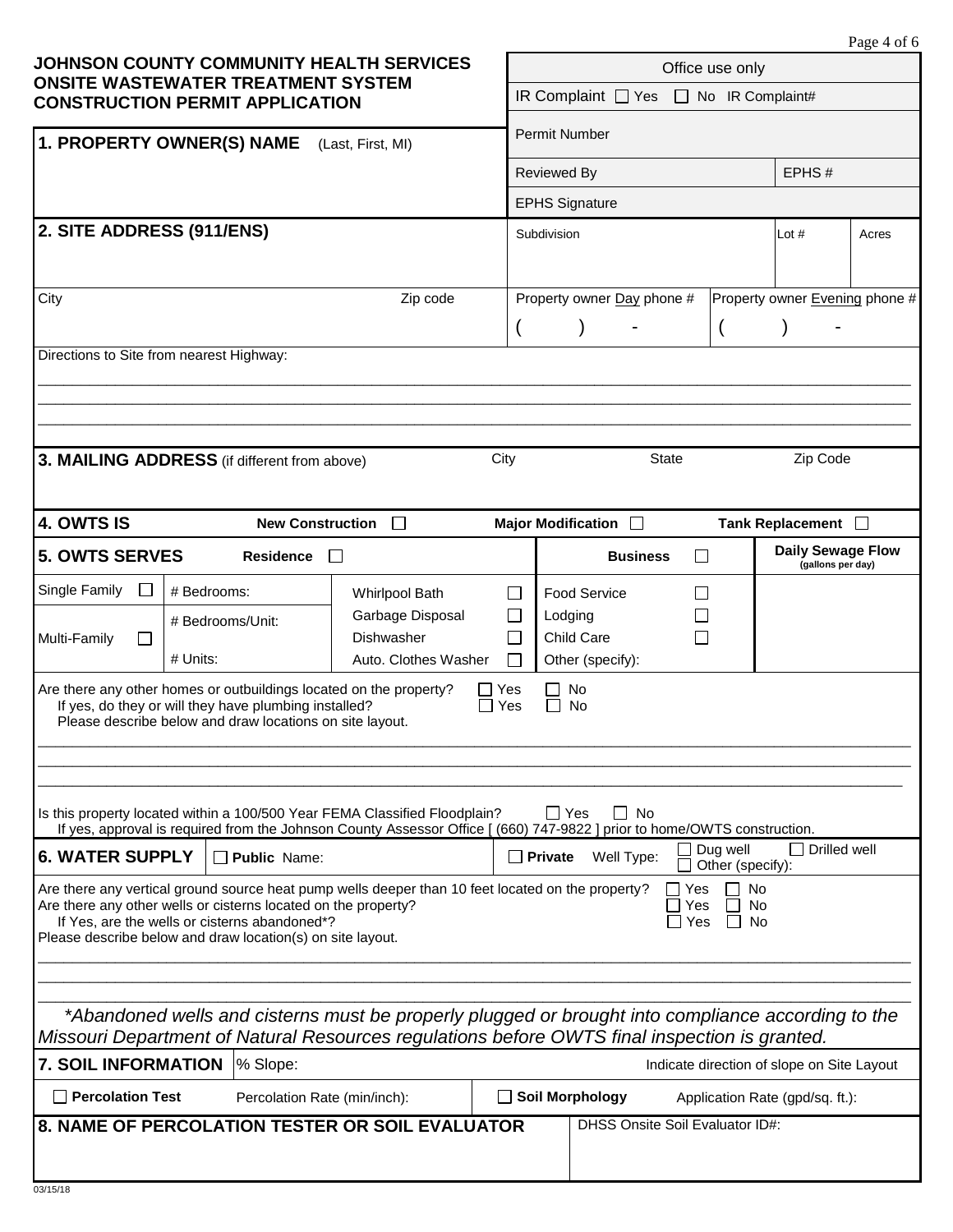|                                                                                                                                                                                                                 |                                 |                                                                                          | Page 5 of 6                                                               |  |  |  |
|-----------------------------------------------------------------------------------------------------------------------------------------------------------------------------------------------------------------|---------------------------------|------------------------------------------------------------------------------------------|---------------------------------------------------------------------------|--|--|--|
| 9. PROPOSED OWTS                                                                                                                                                                                                |                                 |                                                                                          | ***COMPLETE INFORMATION ONLY FOR THE OWTS YOU PLAN TO CONSTRUCT***        |  |  |  |
| A. $\Box$ SEWAGE TANK(S) – Septic tank or aerobic treatment unit required for lagoon when lot is less than 5 acres.                                                                                             |                                 |                                                                                          |                                                                           |  |  |  |
|                                                                                                                                                                                                                 |                                 | Liquid Capacity __________gal.<br># of Compartments___________                           |                                                                           |  |  |  |
| Construction Material: □ Concrete □ Polyplastic □ Fiberglass                                                                                                                                                    |                                 | Liquid Capacity per Compartment: 1 <sup>st</sup> :______gal. 2 <sup>nd</sup> :______gal. |                                                                           |  |  |  |
| Effluent Filter: Manufacturer______________ Model # _______                                                                                                                                                     |                                 | $\Box$ 2 <sup>nd</sup> Compartment used as Pump Tank                                     |                                                                           |  |  |  |
| D Pump Tank Manufacturer: 1990 1990 1991 1992 1994                                                                                                                                                              |                                 | Liquid Capacity __________gal.<br># of Compartments _________                            |                                                                           |  |  |  |
| Construction Material: □ Concrete □ Polyplastic □ Fiberglass                                                                                                                                                    |                                 |                                                                                          |                                                                           |  |  |  |
| □ Pressure Filter: Manufacturer: ______________ Model # _______                                                                                                                                                 |                                 |                                                                                          |                                                                           |  |  |  |
| □ NSF Class 1 Aeration Unit: _________________________________                                                                                                                                                  |                                 | Treatment capacity ___________ gpd. # of Compartments ________                           |                                                                           |  |  |  |
| Construction Material: $\Box$ Concrete $\Box$ Polyplastic $\Box$ Fiberglass                                                                                                                                     |                                 |                                                                                          | Model # $\frac{1}{2}$                                                     |  |  |  |
| □ Chlorinator: Manufacturer: Molel # ___________ Alarm Manufacturer: _____________________ Model # ___________                                                                                                  |                                 |                                                                                          |                                                                           |  |  |  |
| B. <u>ABSORPTION FIELD</u> - Absorption field proposed location must be protected from vehicle traffic and disturbance.                                                                                         |                                 |                                                                                          |                                                                           |  |  |  |
| □ Serial Distribution □ Flat Lot Layout □ Dosed □ Pressure Manifold Distribution                                                                                                                                |                                 |                                                                                          |                                                                           |  |  |  |
| Distribution Box: Manufacturer                                                                                                                                                                                  |                                 | Construction Material: □ Concrete □ Polyplastic □ Fiberglass                             |                                                                           |  |  |  |
|                                                                                                                                                                                                                 |                                 |                                                                                          |                                                                           |  |  |  |
| Pipe & Gravel:<br>Rock Size (in.)<br>Depth of Rock Below Pipe (in.) _________<br>Depth of Rock Above Pipe (in.) _________<br>Pipe Diameter. (in.)<br>Pipe Schedule<br>Barrier Material (No straw) _____________ | $\Box$ Chambers:<br>Width (in.) | Length (in.) __________________________                                                  | $\Box$ Gravelless Pipe:<br>Diameter.<br>Manufacturer_____________________ |  |  |  |
| Curtain Drain: Length (ft.)_____ Width (in.)_____ Depth (in.)_____ Rock Size (in.)_____ Pipe Dia. (in.)_____ Pipe Schedule __                                                                                   |                                 |                                                                                          |                                                                           |  |  |  |
| C. □ WASTEWATER STABILIZATION POND (LAGOON) – 50-foot setback required from all trees to lagoon's liquid edge.                                                                                                  |                                 |                                                                                          |                                                                           |  |  |  |
| Length x width or diameter<br>square feet<br>Liquid Operating Depth (ft.): ______________                                                                                                                       |                                 | Seal:<br>$\Box$ Native soil<br>$\Box$ Clay from another source                           |                                                                           |  |  |  |
| Lagoon Fence: Height (ft.): __________ Materials: Posts ___________ Fence: □ Woven Wire □ Cattle Panels □ Chain link                                                                                            |                                 |                                                                                          |                                                                           |  |  |  |
|                                                                                                                                                                                                                 |                                 |                                                                                          |                                                                           |  |  |  |
| D. [Call TERNATIVE SYSTEM (Requires Professional Engineer's Design & Seal)                                                                                                                                      |                                 |                                                                                          |                                                                           |  |  |  |
| □ Low Pressure Pipe<br>$\Box$ Drip Irrigation<br>Include supporting data, calculations, and drawings with the Application.                                                                                      |                                 |                                                                                          |                                                                           |  |  |  |
| 10. INSTALLER  <br>DHSS Registration Classification: □ Basic                                                                                                                                                    |                                 | $\Box$ Advanced                                                                          | DHSS Registered Installer ID#                                             |  |  |  |
|                                                                                                                                                                                                                 |                                 |                                                                                          |                                                                           |  |  |  |
| Name                                                                                                                                                                                                            |                                 |                                                                                          | Phone number (                                                            |  |  |  |
| All information contained in and with this application packet is true and accurate to the best of my knowledge.                                                                                                 |                                 |                                                                                          |                                                                           |  |  |  |
| 11. SIGNATURE OF OWNER OR AGENT:                                                                                                                                                                                |                                 |                                                                                          | Date                                                                      |  |  |  |